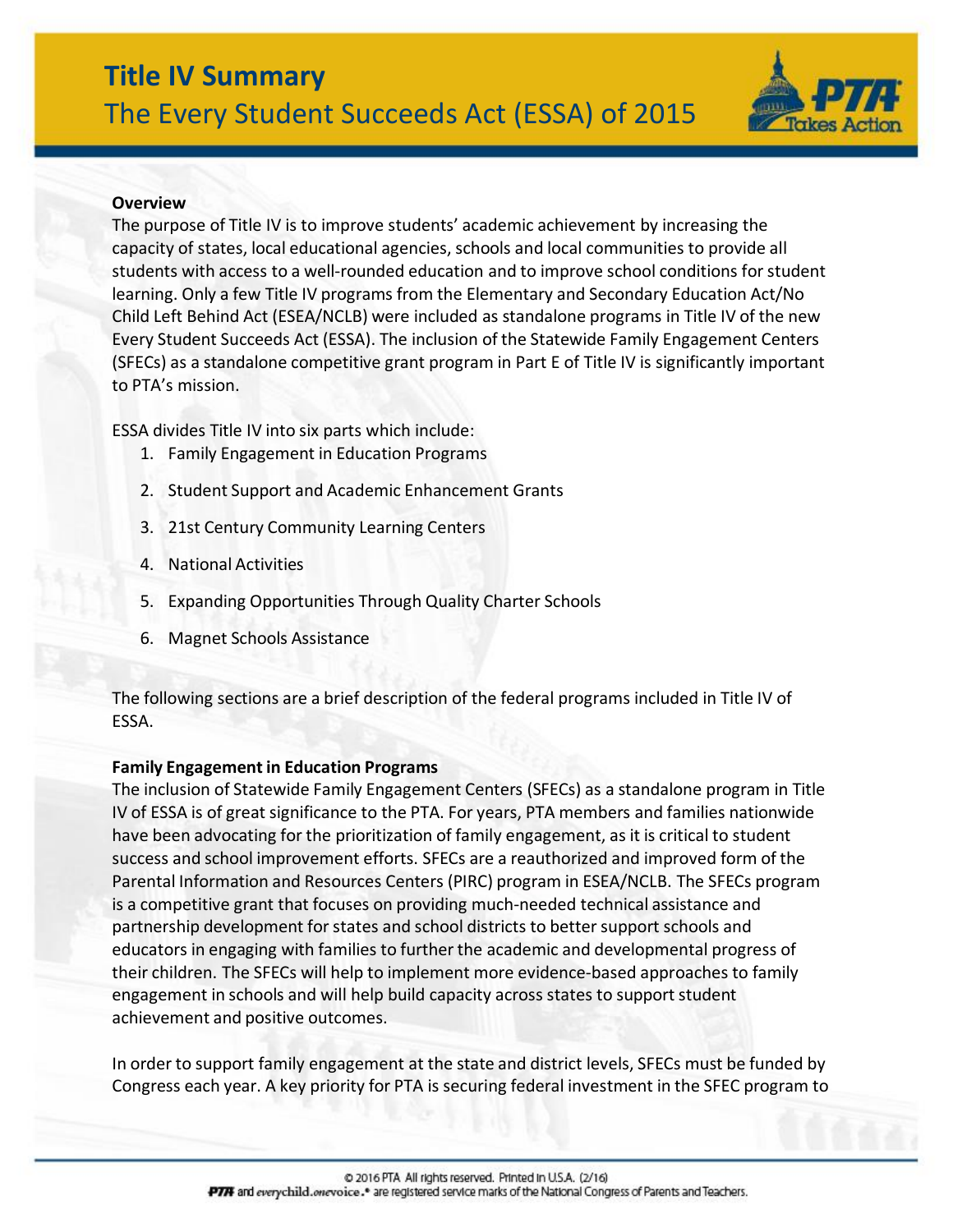

make sure families are always being considered in the policies and practices affecting education and children. National PTA is calling on Congress to adequately fund the program for fiscal year 2017. If funded, applications for these competitive grants can be submitted to the U.S. Department of Education by state education agencies, local education agencies, nonprofit organizations or a consortium of state groups.

#### **Student Support and Academic Enhancement Grants**

This section of Title IV was created as a new flexible block grant and combines many individually funded programs from ESEA/NCLB into one large fund—typically called a block grant—under ESSA. The block grant allows local education agencies (LEAs) to decide how to use the allocated monies to fund certain programs that their schools may need. In order to receive funding for the Student Support and Academic Enhancement Grants, state education agencies (SEAs) need to submit a state plan to the U.S. Secretary of Education for review and approval. If approved, each state receives a funding allocation based on the proportion of funding that states receive under Title I. Each state receiving Title IV allocations will then re-allocate Title IV funding to LEAs using the same proportion of funding provided to schools in Title I. The funds allocated to LEAs in this section are to be used for three specific areas. Examples of the use of funds for each area are listed below.

- Well-rounded educational experiences
	- o Accelerated learning courses (i.e., Advanced Placement and International Baccalaureate programs)
	- o College and career guidance and counseling programs
	- Science, technology, engineering and mathematics courses (STEM), including computer science
	- o Foreign language courses
	- o Music and art programs
	- o Programs to teach American history, civics, economics, geography and government
	- Foster safe, healthy, supportive and drug-free environments
		- o Bullying prevention programs
		- o Drug and violence prevention programs
		- o Plans to reduce exclusionary discipline practices (Youth PROMISE)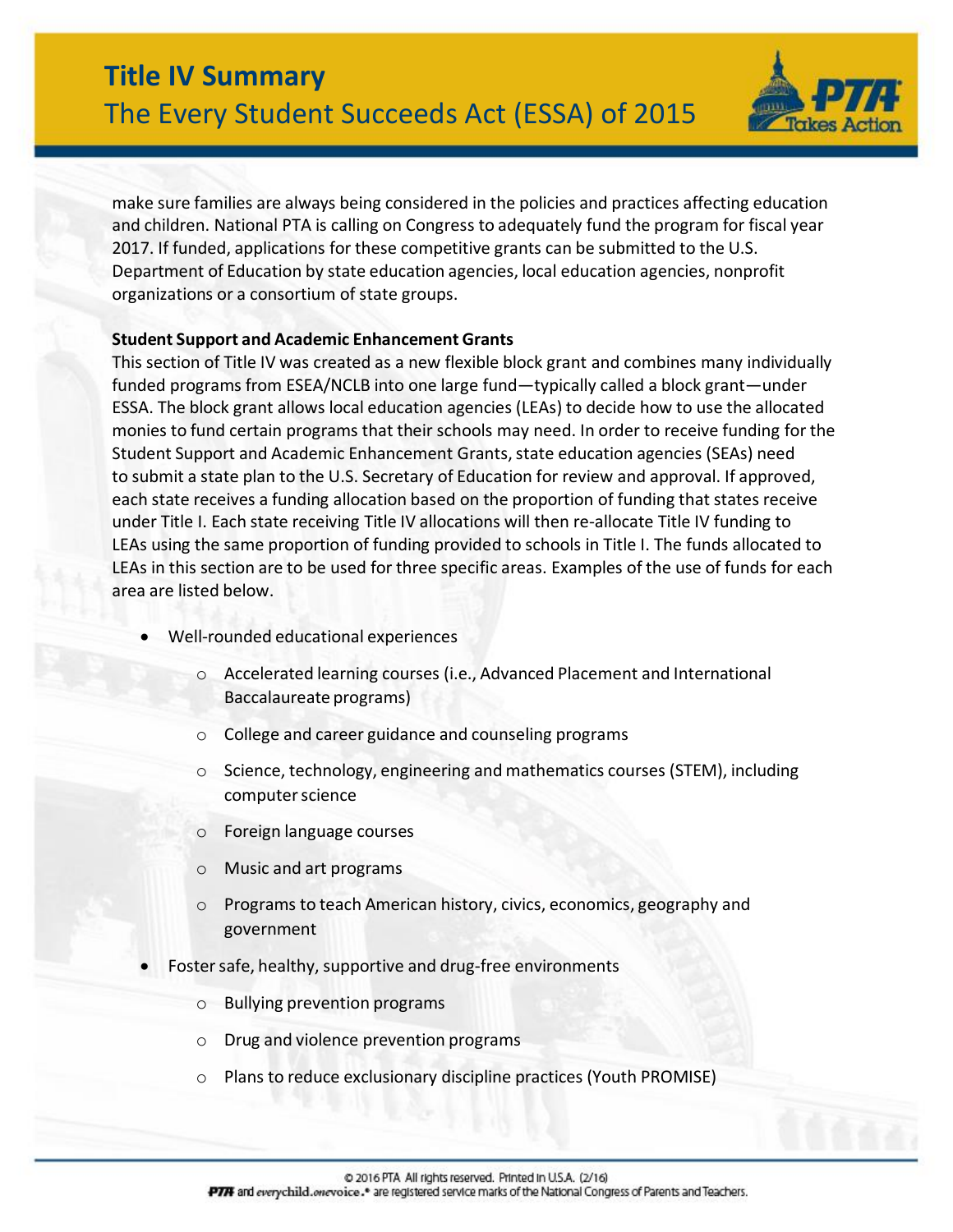

- $\circ$  Resources for school-based counseling and mental health programs (including early identification and intervention programs)
- o Health and safety practices
- o High-quality training for school personnel on suicide prevention, school-based violence, trauma, crisis management and conflict resolution
- o Physical and sexual abuse awareness and prevention
- o Schoolwide positive behavior interventions and supports
- Increase access to personalized learning experiences through the use of technology
	- $\circ$  Support and train teachers and school personnel on effectively using data to improve the instructional experience
	- o Address technology access and readiness needs
	- $\circ$  Develop specialized and rigorous academic courses and curricula through the use of technology
	- o Implement personalized learning and blended learning opportunities
	- o Purchase devices, equipment,software applications and digital instructional resources

LEAs that receives a formula allocation above \$30,000 must conduct a needs assessment once every three years to determine the greatest area of need in the three categories. In addition, LEAs that receive an allocation of more than \$30,000 must reserve 20% of their funding for well-rounded education programs and 20% of their funding for safe and healthy school programs. The remaining percentage of funds may be used fortechnology, personalized learning, professional development or any of the other programs listed. However, no LEA shall use more than 15% of their grant for purchasing technology infrastructure (devices, software, etc.).

#### **21st Century Community Learning Centers**

The 21st Century Community Learning Centers (21st CCLC) program provides grants to LEAs and community learning centers to offer academic enrichment activities forstudents in low performing schools during non-school hours or when school is not in session (before and after school and during summer break). The 21st CCLC program is a reauthorized program from ESEA/NCLB with some additional uses for the funds. In ESSA, 21st CCLC funds can be used for expanded learning activities before, during or after the school day in cases where at least 300